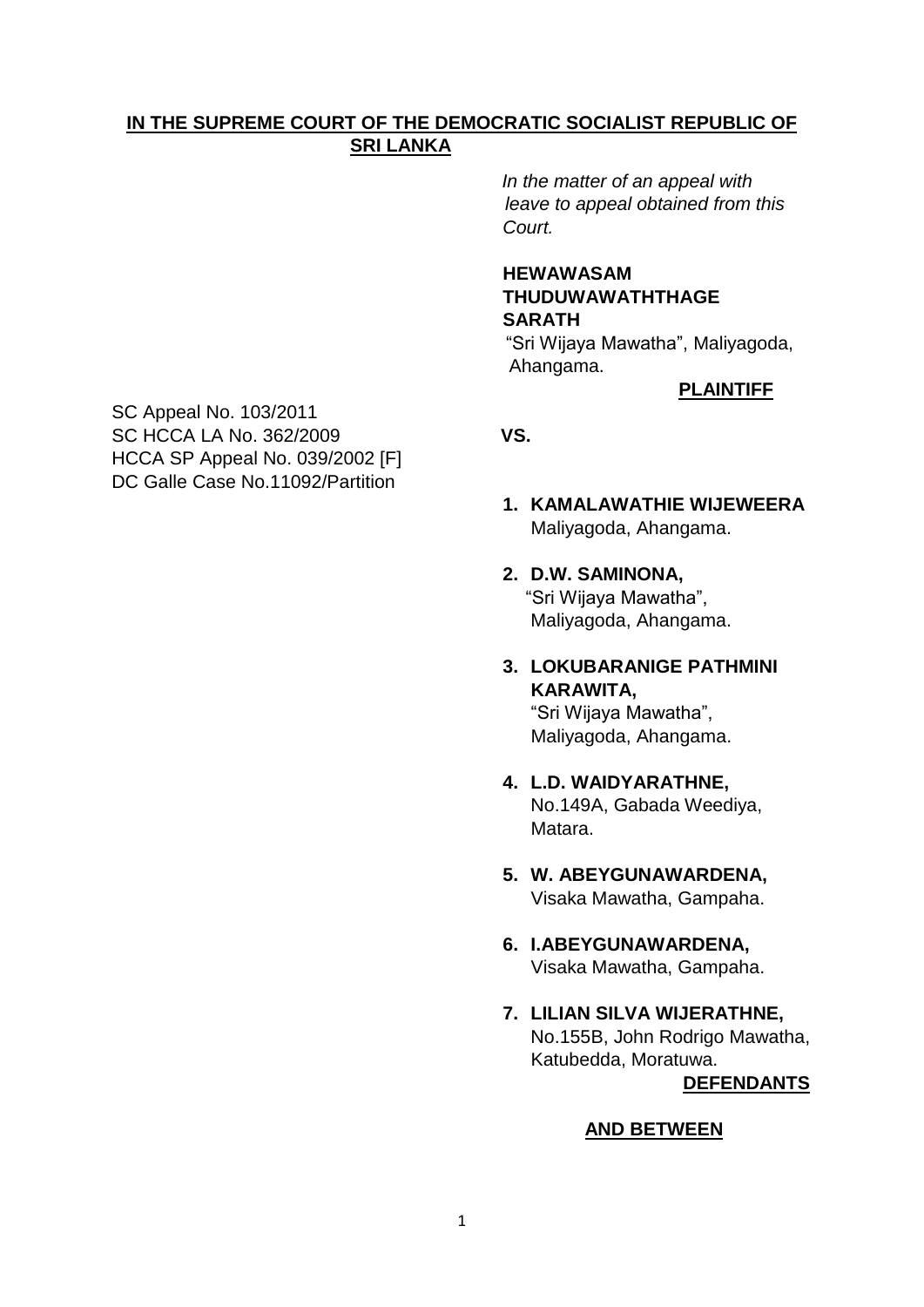# **HEWAWASAM**

# **THUDUWAWATHTHAGE SARATH**

 "Sri Wijaya Mawatha", Maliyagoda, Ahangama.

### **PLAINTIFF-APPELLANT**

# **VS.**

- **1. KAMALAWATHIE WIJEWEERA** Maliyagoda, Ahangama.
- **2. D.W. SAMINONA,** "Sri Wijaya Mawatha", Maliyagoda, Ahangama.
- **3. LOKUBARANIGE PATHMINI KARAWITA,**

"Sri Wijaya Mawatha", Maliyagoda, Ahangama.

- **4. L.D. WAIDYARATHNE,** No.149A, Gabada Weediya, Matara.
- **5. W. ABEYGUNAWARDENA,** Visaka Mawatha, Gampaha.
- **6. I.ABEYGUNAWARDENA,** Visaka Mawatha, Gampaha.
- **7. LILIAN SILVA WIJERATHNE,** No.155B, John Rodrigo Mawatha, Katubedda, Moratuwa.  **DEFENDANTS-RESPONDENTS**

#### **AND NOW BETWEEN**

**KAMALAWATHIE WIJEWEERA** Maliyagoda, Ahangama. **1 1 1 1 1 1 1 1 1 st DEFENDANT-RESPONDENT-PETITIONER/APPELLANT**

 **VS.**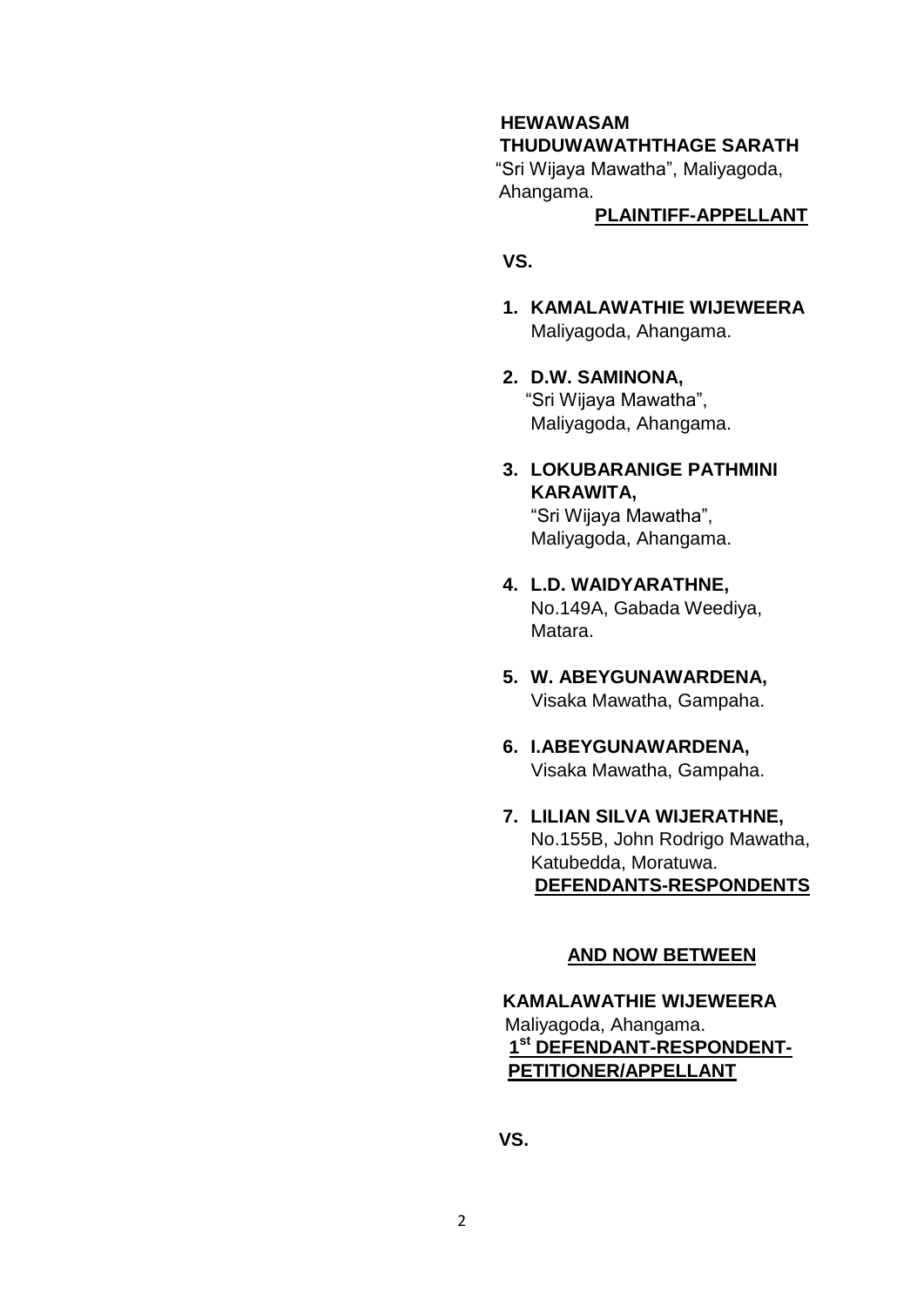# **HEWAWASAM THUDUWAWATHTHAGE SARATH**

 "Sri Wijaya Mawatha", Maliyagoda, Ahangama.

## **PLAINTIFF-APPELLANT-RESPONDENT**

# **2. D.W. SAMINONA,**

"Sri Wijaya Mawatha", Maliyagoda, Ahangama.

**3. LOKUBARANIGE PATHMINI KARAWITA,** "Sri Wijaya Mawatha",

Maliyagoda, Ahangama.

# **4. L.D. WAIDYARATHNE,**

No.149A, Gabada Weediya, Matara.

- **5. W. ABEYGUNAWARDENA,** Visaka Mawatha, Gampaha.
- **6. I.ABEYGUNAWARDENA,** Visaka Mawatha, Gampaha.

# **7. LILIAN SILVA WIJERATHNE,**

 No.155B, John Rodrigo Mawatha, Katubedda, Moratuwa.

#### **2 nd TO 7th DEFENDANTS- RESPONDENTS- RESPONDENTS**

**BEFORE:** Sisira J. De Abrew, J. Upaly Abeyrathne J. Prasanna Jayawardena, PC, J.

# **COUNSEL:** Palitha Bandaranayake with D.M. Siriwardena, Ms. Dulani Jayanetti and Dilipa Fernando for the 1<sup>st</sup> Defendant- Respondent-Petitioner/Appellant. Athula Perera with Ms. Chathurani de Silva for the Plaintiff- Appellant-Respondent.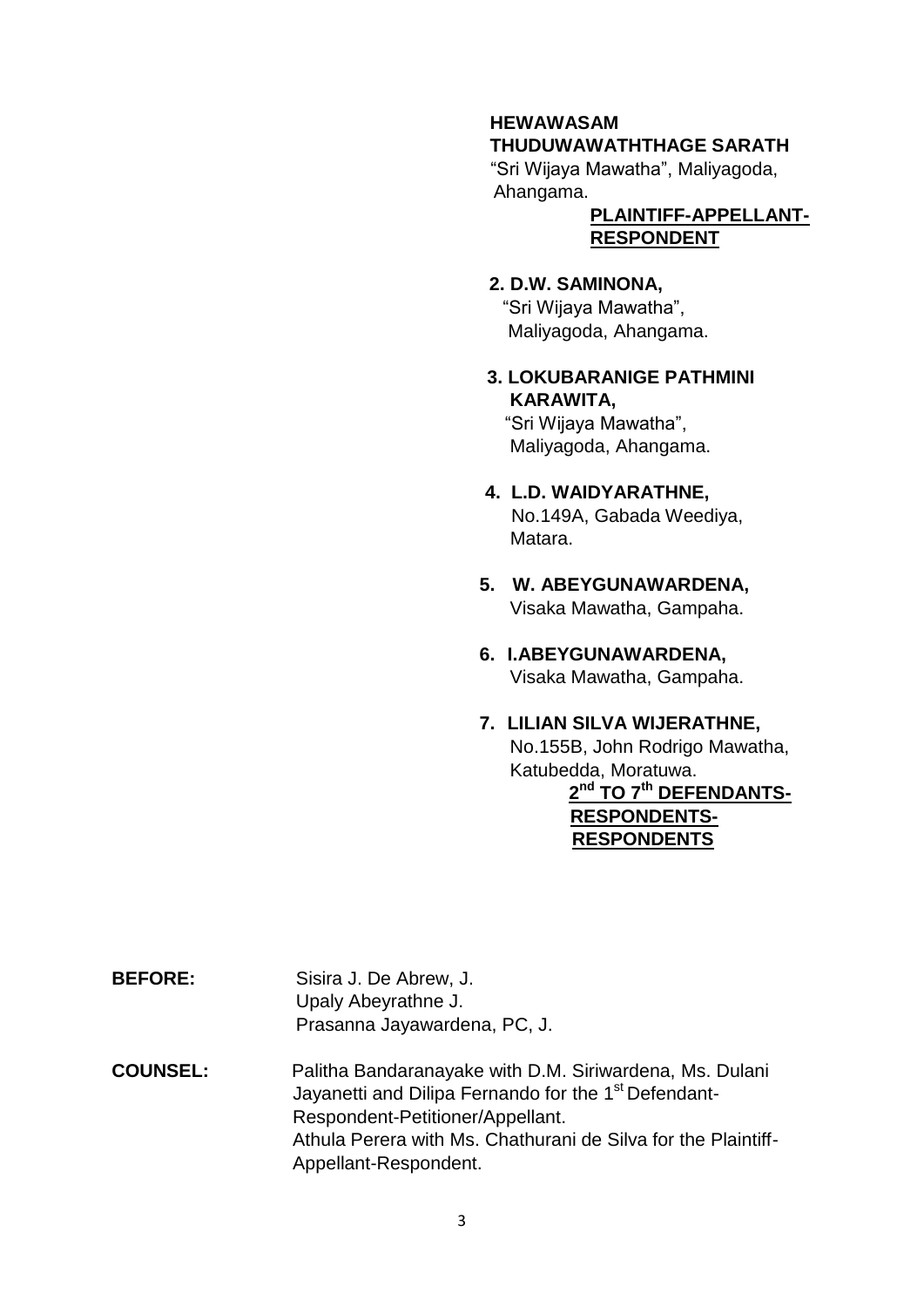| <b>WRITTEN</b><br><b>SUBMISSIONS</b><br>FILED: | By the 1 <sup>st</sup> Defendant-Respondent-Petitioner/Appellant on 9 <sup>th</sup><br>December 2016.<br>By the Plaintiff-Appellant-Respondent on 14 <sup>th</sup> December 2016. |
|------------------------------------------------|-----------------------------------------------------------------------------------------------------------------------------------------------------------------------------------|
| <b>ARGUED ON:</b>                              | 31 <sup>st</sup> October 2016.                                                                                                                                                    |
| <b>DECIDED ON:</b>                             | 22nd June 2017.                                                                                                                                                                   |

Prasanna Jayawardena, PC, J.

This an appeal from a Partition Decree entered in favour of the Plaintiff-Appellant-Respondent by the High Court of Civil Appeal which set aside the judgment previously entered by the District Court in favour of the 1<sup>st</sup> Defendant-Respondent-Petitioner/Appellant. The only question to be decided in this appeal is whether the learned High Court Judges erred in law by failing to consider the documents produced in evidence at the trial by the 1<sup>st</sup> Defendant-Respondent-Petitioner/Appellant and basing their decision solely on the absence of proof of the document marked **"1වි2"**, which is said to be the Last Will of Lokuge Don Adiriyan De Silva.

The Plaintiff-Appellant-Respondent ("the plaintiff") filed this case, in the District Court of Galle, against the 1<sup>st</sup> Defendant-Respondent-Petitioner/Appellant and the  $2^{nd}$  and to 3<sup>rd</sup> Defendants-Respondents-Respondents above named, praying to partition the land called "Kirammawaththa addara Ketakalagahawatta" also known as "Kahatagahawatta", which is situated at Kathaluwa village in the Galle District. This land, which was sought to be partitioned, is referred to as "the land" in this judgment.

The plaintiff prayed for a partition decree dividing the land between the plaintiff and the 1<sup>st</sup> Defendant-Respondent-Petitioner/Appellant ["1<sup>st</sup> defendant"] in the following shares:

| The plaintiff                 | $\overline{\phantom{0}}$ | 560/720 <sup>th</sup> share   |
|-------------------------------|--------------------------|-------------------------------|
| The 1 <sup>st</sup> defendant |                          | $160/720$ <sup>th</sup> share |
|                               |                          | 720/720                       |
|                               |                          |                               |

In his plaint, the plaintiff claimed the aforesaid  $560/720<sup>th</sup>$  share of the land upon the following *four* different chains of title: (*a*) *firstly*, an **undivided 11/90th share originating from the title of S.V.A.Peter** who held a 11/90<sup>th</sup> share in the land and later transferred that share to L.D.P.Silva by Deed No. 2980 dated 20<sup>th</sup> September 1947 [which was produced at the trial marked "**පැ**1"], who transferred that share to S.Avudiris Appu by Deed No. 4759 dated 07th November 1960 ["**පැ**2"], who transferred that share to W. Charlis Appu by Deed No. 1167 dated 05<sup>th</sup> November 1964 ["**පැ**3"], who gifted that share to W. Kusumawathie by Deed No. 17307 dated 10th June 1985 ["**පැ**4"], who then transferred that share to Dayawathie Ramanayake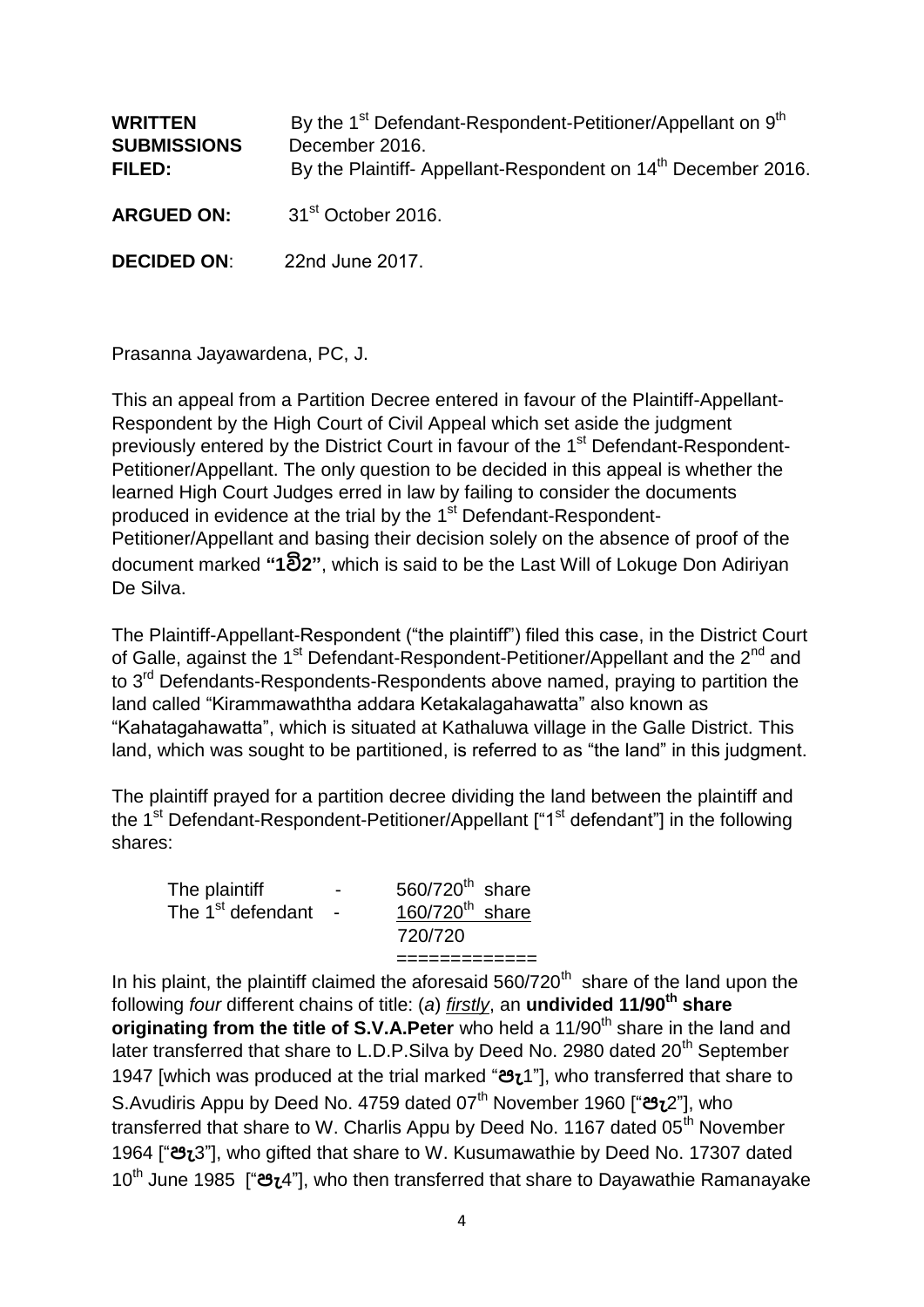by Deed No. 17680 dated 20th January 1987 ["**පැ**5"], who **transferred that 11/90th share to the plaintiff** by Deed No. 18460 dated 08th May 1990 ["**පැ**6"]; (*b*) *secondly*, an **undivided 1/12th share originating from the title of G.V.Carlinahamy** who held a 1/12<sup>th</sup> share in the land and later transferred that share to S. Podisingho by Deed No. 31 dated 24th October 1924 ["**පැ**7"], who then transferred that share to S. Jai Appu by Deed No.565 dated 04th July 1928 ["**පැ**8"], who transferred that share to S.Carolis Appu by Deed No. 5321 dated 30th June 1931 ["**පැ**9"], who later retransferred that share to S. Jai Appu by Deed No. 4128 dated 13<sup>th</sup> February 1948 ["පැ10"], who transferred the aforesaid 1/12<sup>th</sup> share to S.Roslin by Deed No. 150 dated 22<sup>nd</sup> November 1950 ["**පැ**11"], whose aforesaid 1/12<sup>th</sup> share [together with the 11/45<sup>th</sup> share referred to hereinafter] devolved on her two heirs, namely Ebert Jayasinghe and Sarath Jayasinghe, who together transferred the aforesaid 1/12<sup>th</sup> share [together with the  $11/45<sup>th</sup>$  share referred to hereinafter] to Dayawathie Ramanayake by Deed No. 3760 dated 28th November 1984 ["**පැ**12"], who then transferred the aforesaid  $1/12<sup>th</sup>$  share [together with the 11/45<sup>th</sup> share referred to hereinafter] to K.P.Aaron Singho by Deed No. 18336 dated 17<sup>th</sup> November 1989 ["**පැ**13"], who transferred **the aforesaid 1/12th share to the plaintiff** [together with the 11/45<sup>th</sup> share referred to hereinafter] by the Deed No. 18441 dated 10<sup>th</sup> April 1990 ["**පැ**14"]; (*c*) *thirdly*, an **undivided 11/45th share originating from the title of S. Andiris, S. Rosalin and S. Charlie** who jointly held a 11/45<sup>th</sup> share in the land and later transferred that share to L.D Hendrick De Silva by Deed No. 1848 dated 28th May 1946 [**"පැ**15**"**], who then transferred that share to S. Jai Appu by Deed No.3434 dated 01st March 1948 [**"පැ**16**"**], who transferred the aforesaid 11/45th share together with the  $1/12^{th}$  share referred to hereinbefore to S.Roslin by the aforesaid Deed No. 150 marked**"පැ**11**"**, whose aforesaid 11/45th share together with the 1/12<sup>th</sup> share referred to hereinbefore, devolved on her two heirs, namely Ebert Jayasinghe and Sarath Jayasinghe, who together transferred the said 11/45<sup>th</sup> share and 1/12<sup>th</sup> share to Dayawathie Ramanayake by the aforesaid Deed No. 3760 marked"**පැ**12", who then transferred the said 11/45<sup>th</sup> share and 1/12<sup>th</sup> share to K.P.Aaron Singho by the aforesaid Deed No. 18336 marked**"පැ**13**"**, who then **transferred the said 11/45<sup>th</sup> share to the plaintiff** [together with the 1/12<sup>th</sup> share referred to hereinbefore] by the aforesaid Deed No. 18441 marked**"පැ**14**"**;(*d*) and *fourthly*, *another* **undivided 1/12th share and undivided 11/45th share originating from the title of S. Ranis Appu** who held a 1/12<sup>th</sup> share and 11/45<sup>th</sup> share in the land and later transferred that  $1/12<sup>th</sup>$  share and  $11/45<sup>th</sup>$  share to the plaintiff by Deed No. 3670 dated 27th October 1983 [**"පැ17"**], who then transferred that 1/12th share and 11/45<sup>th</sup> share to Irene Jayaratne by Deed No.5501 dated 02<sup>nd</sup> August 1988 [**"පැ**18**"**], who later **re-transferred the said 1/12th share and 11/45th share to the plaintiff** by the Deed No. 5575 dated 24th September 1988 [**"පැ**19**"**].

To sum up, the plaintiff claimed an undivided  $11/90<sup>th</sup>$  share upon the deeds marked **"පැ**1**"** to **"පැ**6**"**, an undivided 1/12th share upon the deeds marked **"පැ**7**"** to **"පැ**14**"**, an undivided 11/45th share upon the deeds marked **"පැ**15**"** and **"පැ**16**"**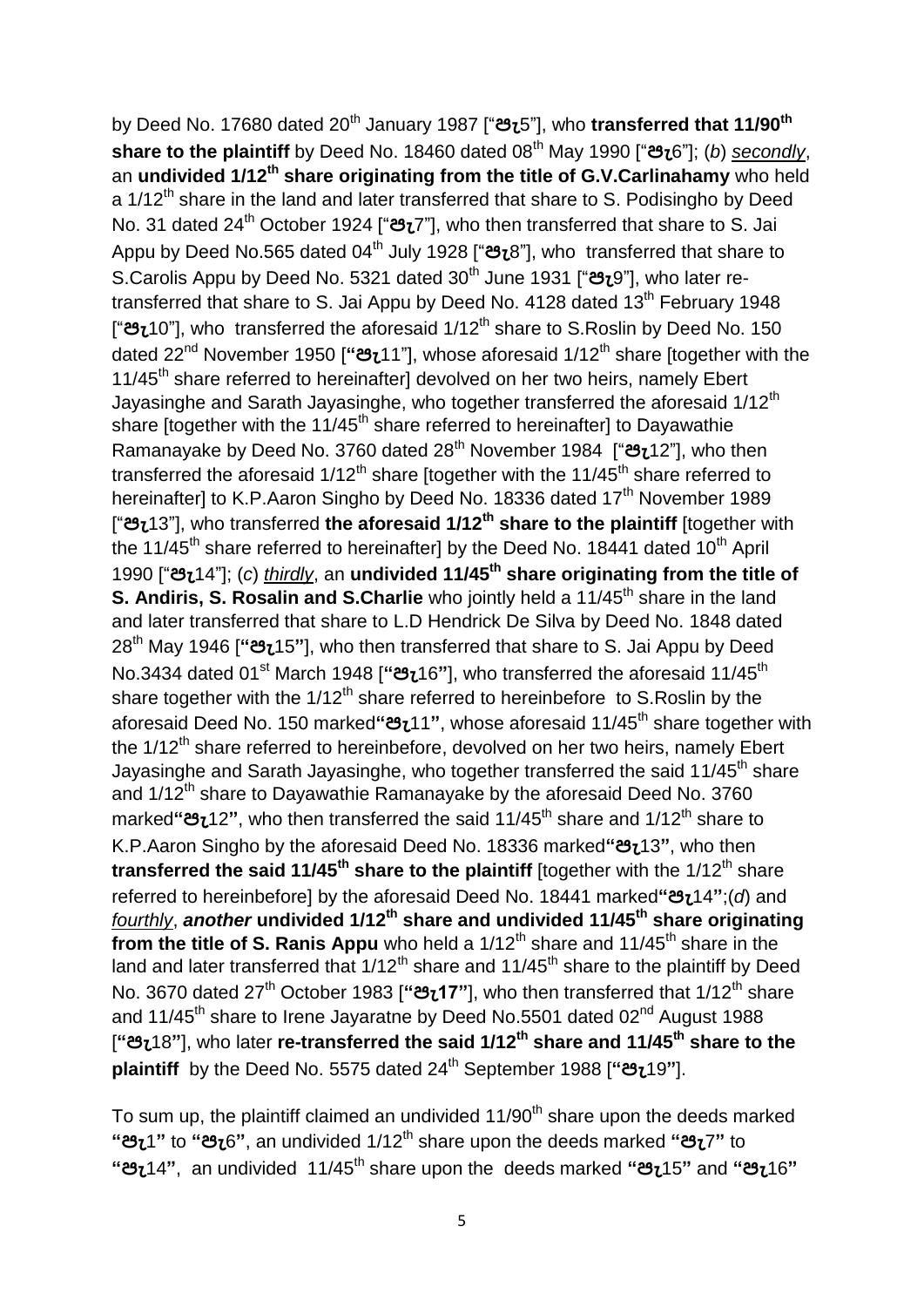and **"පැ**11**"** to **"පැ**14**"**, finally, *another* undivided 1/12th share and 11/45th share upon the deeds marked **"පැ**17**"** to **"පැ**19**"**. The aforesaid 11/90th share, 1/12th share, 11/45<sup>th</sup> share and the further  $1/12^{th}$  share and 11/45<sup>th</sup> share add up to the  $560/720<sup>th</sup>$  share of the land claimed in this action, by the plaintiff.

In the plaint, the plaintiff states that, the  $1<sup>st</sup>$  defendant claims to be entitled to a  $160/720<sup>th</sup>$  share of the land. The plaintiff goes on to aver that he is unaware of the manner in which the 1<sup>st</sup> defendant claimed her alleged entitlement.

The plaintiff also pleads that, the  $2^{nd}$  Defendant-Respondent-Respondent ["the  $2^{nd}$ defendant"] is not entitled to any part of the land but is in possession of a part of the land. The plaintiff pleads that, the 3<sup>rd</sup> Defendant-Respondent-Respondent ["the 3<sup>rd</sup> defendant"] is also not entitled to any part of the land though a deed has been executed in her favour. Accordingly, the plaintiff made the  $2<sup>nd</sup>$  and  $3<sup>rd</sup>$  defendants parties to the action.

In her Statement of Claim, 1<sup>st</sup> defendant pleaded that, the land was originally owned by Lokuge Don Adiriyan De Silva who died leaving a Last Will which was proved in D.C.Galle Testamentary Case No. 3268 and that the land was part of the estate of the late Lokuge Don Adiriyan De Silva which was administered in the said case. The 1<sup>st</sup> defendant pleaded that, pursuant to the administration of the estate of the late Lokuge Don Adiriyan De Silva in that case, the land devolved upon the following three persons in the manner set out below:

- (i) G.V. Don Bastian De Silva Waidyaratne Jayasundera 1/2 share.
- (ii) G.V. Don Charlis De Silva Waidyaratne Jayasundera 1/4 share.
- (iii) Lokuge Don Hendrick De Silva 1/4 share.

The 1<sup>st</sup> defendant pleaded that, upon the death of the aforesaid G.V. Don Bastian De Silva Waidyaratne Jayasundera, his 1/2 share in the land devolved upon his six children – namely, Carlinahamy, Helenahamy, Emalihamy, Dona Catherina, Francinahamy and Peter – in  $1/12^{th}$  shares. The 1<sup>st</sup> defendant claimed that, upon the death of the aforesaid Francinahamy, her 1/12<sup>th</sup> share devolved on her five children – namely, Asilin Nona, Ariyadasa, Karunadasa, Pemwathie and Piyaseeli - who jointly transferred that  $1/12^{th}$  share to S.Karonchihamy by Deed No. 487 dated  $17^{th}$ July 1961 [which was produced at the trial marked**"**1**වි**3**"**], who then **transferred that 1/12th share to the 1st defendant by Deed No. 129 dated 02nd June 1971** [**"**1**වි** 4**"**]. The 1st defendant next claimed that, upon the death of the aforesaid Peter, his  $1/12^{th}$  share devolved on his only daughter – namely, Adlin Waidyaratne Jayasundera - who transferred that **1/12th share to the 1st defendant by Deed No. 10193 dated 30th June 1969** [**"**1**වි**5**"**].

The 1<sup>st</sup> defendant pleaded that, upon the death of the aforesaid G.V. Don Charlis De Silva Waidyaratne Jayasundera, his 1/4 share in the land devolved upon his four children – namely, Baby Nona, Punchi Nona, Jane Nona and Bertram Carl – in  $1/16<sup>th</sup>$ shares. The 1<sup>st</sup> defendant claimed that, upon the death of the aforesaid Punchi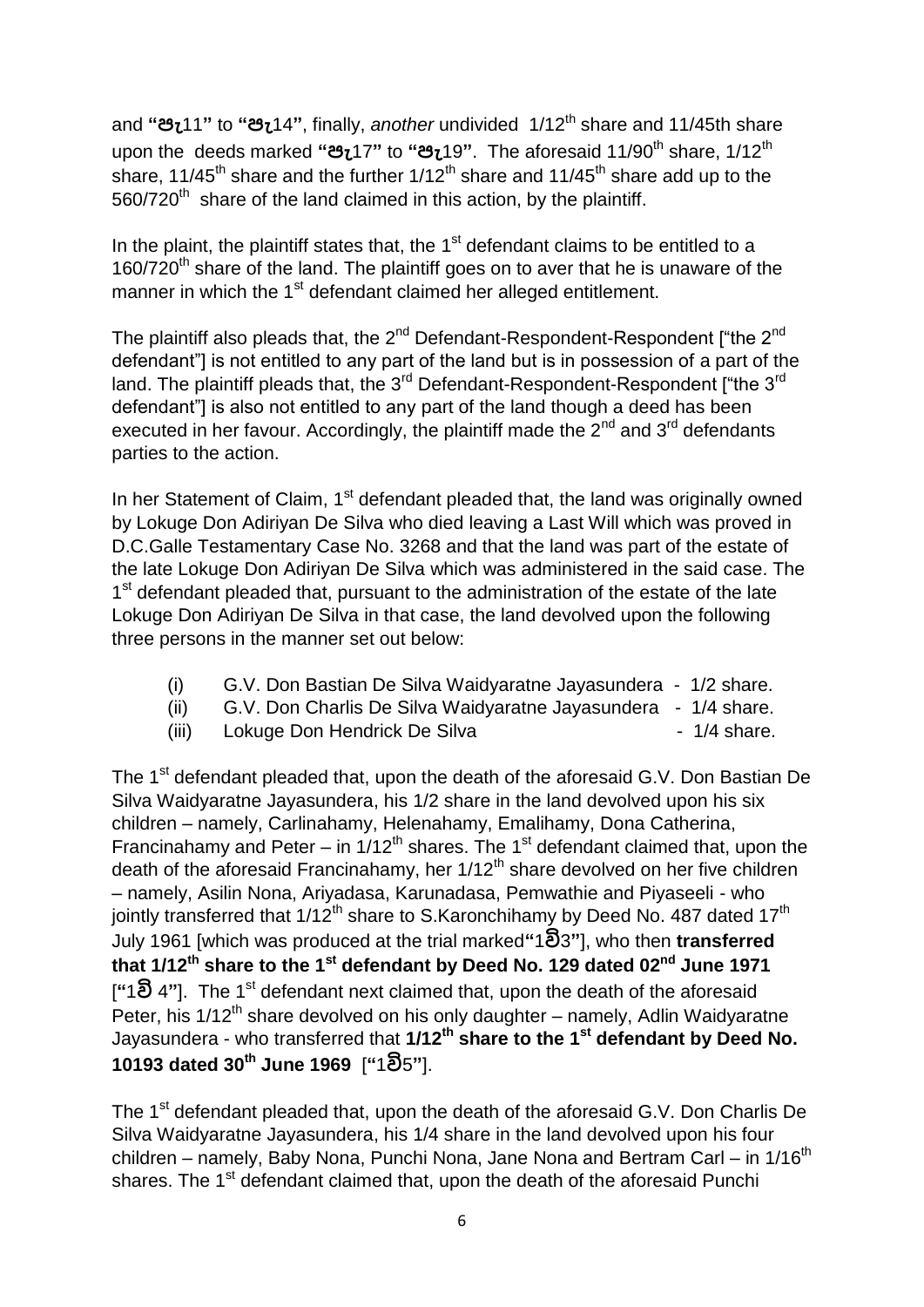Nona, her 1/16<sup>th</sup> share devolved on her two children – namely, Mabel and Oliver who transferred that **1/16<sup>th</sup> share to the 1<sup>st</sup> defendant by the aforesaid Deed No. 10193 marked "**1**වි**5**"**.The 1st defendant further claimed that, upon the death of the aforesaid Jane Nona, her  $1/16<sup>th</sup>$  share devolved on her six children – namely, Wilfred, Grace, Jeslin, Neville, George and Lilian - who jointly transferred that 1/16<sup>th</sup> share to S.Karonchihamy by Deed No. 330 dated 21st April 1962 [**"**1**වි**7**"**], who then **transferred that 1/16th share to the 1st defendant by the aforesaid Deed No. 129 marked "**1**වි**4**"**. The 1st defendant also claimed that, the aforesaid Bertram Carl transferred his 1/16<sup>th</sup> share to S.Karonchihamy by Deed No. 7710 dated 07<sup>th</sup> September 1965 [**"**1**වි**8**"**], who then **transferred that 1/16th share to the 1st defendant by the aforesaid Deed No. 129 marked "**1**වි**4**"**.

The 1<sup>st</sup> defendant went on to plead that, upon the death of the aforesaid Lokuge Don Hendrick De Silva, his 1/4 share in the land devolved upon his daughter, Lokuge Darlin Waidyaratne who transferred that **1/4th share to the 1st defendant by Deed No. 3137 dated 07th July 1991** [**"**1**වි**810**"**] which was executed after the institution of this action.

The 1<sup>st</sup> defendant only admitted that, the plaintiff was entitled to the aforesaid undivided  $1/12^{th}$  share originating from the title of G.V.Carlinahamy, which was claimed in the plaint upon the deeds marked **"පැ**7**"** to **"පැ**14**"**.

On the aforesaid basis, the  $1<sup>st</sup>$  defendant prayed for a partition decree dividing the land between the 1<sup>st</sup> defendant and the plaintiff in the following shares:

|                               | 48/48              |
|-------------------------------|--------------------|
| Unallotted                    | $15/48^{th}$ share |
| The 1 <sup>st</sup> defendant | $29/48^{th}$ share |
| The plaintiff                 | $04/48^{th}$ share |

In their joint Statement of Claim, the  $2^{nd}$  and  $3^{rd}$  defendants claimed that the  $3^{rd}$ defendant was entitled to a  $3/64^{\text{th}}$  share of the land. They also pleaded that, the  $2^{\text{nd}}$ and 3<sup>rd</sup> defendants were in possession and occupation of a part of the land and claimed the right to the two of the buildings and some of the trees on the land.

During the trial, the  $4<sup>th</sup>$  to  $7<sup>th</sup>$  Defendants-Respondents-Respondents were added as parties to the action. However, they did not appear at or participate in the trial.

At the trial, only the plaintiff, the 1<sup>st</sup> defendant and the  $2^{nd}$  and  $3^{rd}$  defendants appeared and were represented by Counsel. The *corpus* was admitted by all parties, as being depicted in Preliminary Plan No. 186 dated 13<sup>th</sup> November 1990 prepared by the Court Commissioner, which was produced in evidence marked **"X"**. The accompanying Report was marked **"X1"**. The land is A: 0 R: 3 P:18.32 in extent. There were three small houses and two other small temporary structures on the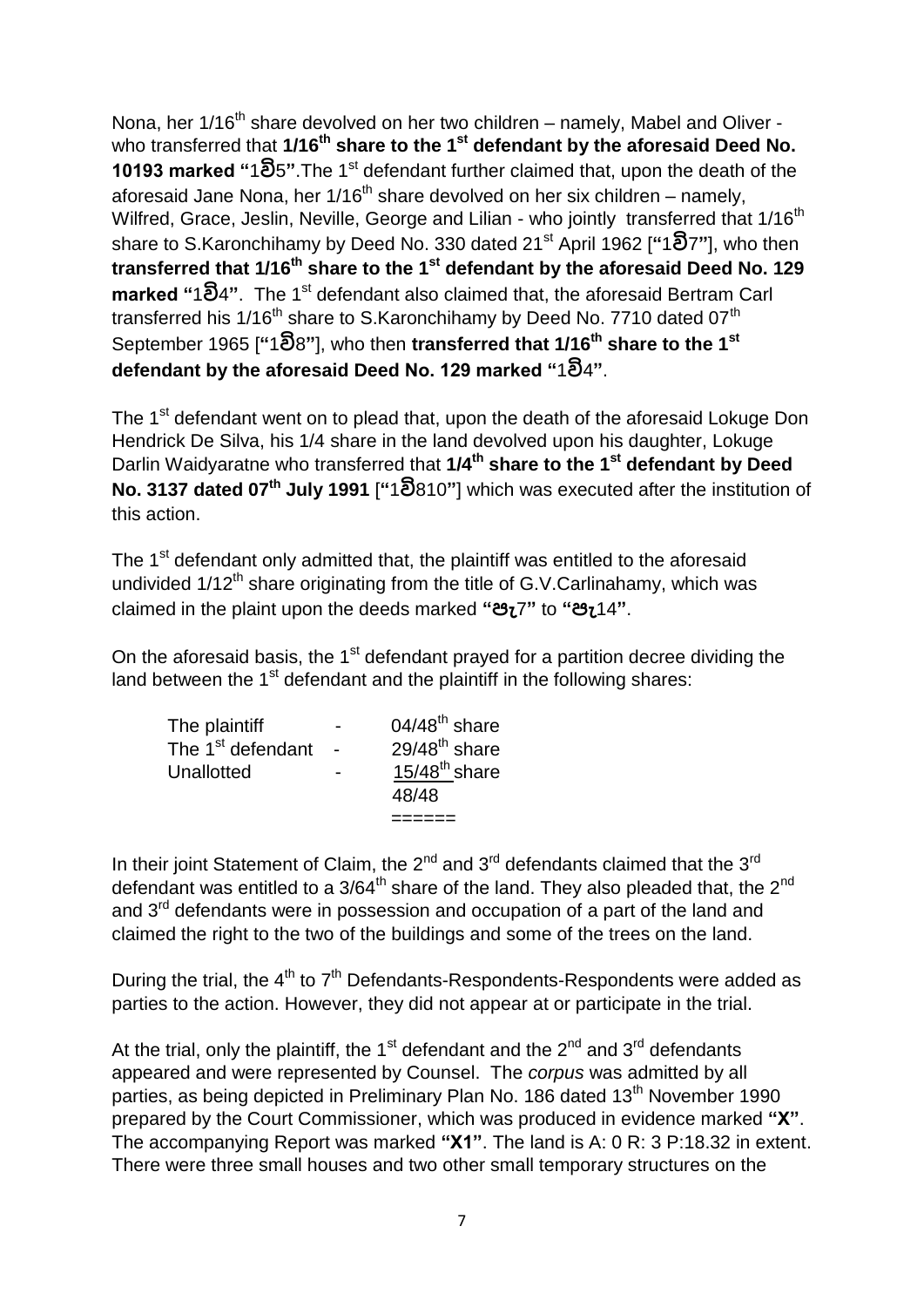land. Thereafter, the plaintiff, the 1<sup>st</sup> defendant and the 2<sup>nd</sup> and 3<sup>rd</sup> defendants raised points of contest based on their pleadings.

The plaintiff gave evidence and closed his case leading in evidence the documents marked **"පැ**1**"** to **"පැ**21**"**. The defendants did not object to the production of any of these documents in evidence.

The 1st defendant gave evidence and produced the documents marked **"**1**වි**1**"** to **"**1**වි**10**"**. When learned counsel for the plaintiff cross examined the 1st defendant, the answers and an amended answer filed by  $1<sup>st</sup>$  defendant in previous D.C.Galle Case No. P/8908 and P/9344 and the proceedings in the previous D.C.Galle Case No. P/6130 in which the  $1<sup>st</sup>$  defendant gave evidence, were produced by the plaintiff in evidence marked **"පැ**21අ **"**, **"පැ**22**"**, **"පැ** 22**අ "**, **"පැ** 23**" "පැ** 24**"**, **"පැ** 24**අ "** and **"පැ** 24**ආ "**. The 1st defendant also led the evidence of the officer in charge of the Record Room of the District Court of Galle who stated that, the case record of District Court of Galle Testamentary Case No. 3268 had perished and that, therefore, it was not possible to ascertain whether probate had issued in this case.

Thereafter, the 1<sup>st</sup> defendant closed her case leading in evidence the documents marked **"**1**වි**1**"** to **"**1**වි**10**"**. The plaintiff and the 2nd and 3rd defendants did not object to the production of any of these documents in evidence.

The 3<sup>rd</sup> defendant did not give evidence since she was not in Sri Lanka. Her sister, who held a Power of Attorney executed by the 3<sup>rd</sup> defendant, gave evidence and produced the documents marked **"**3**වි**1**"** to **"**3**වි**4**"** and closed the 3rd defendant's case.

In her judgment, the learned District Judge upheld the plaintiff's claim to the aforesaid 11/90<sup>th</sup> share of the land originating from S.V.A.Peter and set out in the deeds marked **"පැ**1**"** to **"පැ**6**"** and also referred to the fact that, the defendants did not dispute these deeds at the trial. In this connection, the learned District Judge concluded "ඉහත කී කරුණු අනුව මෙෙ ඉඩමෙන් ම ොමෙදූ 11/90 පංගුවක් **පැ**1 සිට **පැ**6 ඔප්පු මත පැමිණිලිකරුට හිමි වන බව පිළිගනිමි". Next, the learned District Judge upheld the plaintiff's claim to the aforesaid  $1/12<sup>th</sup>$  share of the land originating from G.V.Carlinahamy and set out in the deeds marked **"පැ**7**"** to **"පැ**14**"**  and also referred to the fact that, the defendants did not challenge these deeds at the trial and that the 1<sup>st</sup> defendant had admitted the plaintiff's claim to this  $1/12<sup>th</sup>$ share. In this connection, the learned District Judge concluded *"*එබැවින් මෙම නඩුවට අදාළ ඉඩමේ නොබෙදූ 1/12 පංගුව පැමිණිලිකරුට හිමි වන බවට තීරණය කරමි*"*. Thereafter, the learned District Judge upheld the plaintiff's claim to the aforesaid 11/45<sup>th</sup> share of the land originating from S. Andiris, S. Rosalin and S.Charlie and set out in the deeds marked **"පැ**15**"** and **"පැ**16**"** and **"පැ** 11**"**to **"පැ**14**"**. In this connection, the learned District Judge concluded *"…..* ඉහත කී මෙෙ ඩුමේ ම ොමෙදූ 11/45 පැමිණිලිකරුට හිමි ව ෙව මපනී යයි *"*.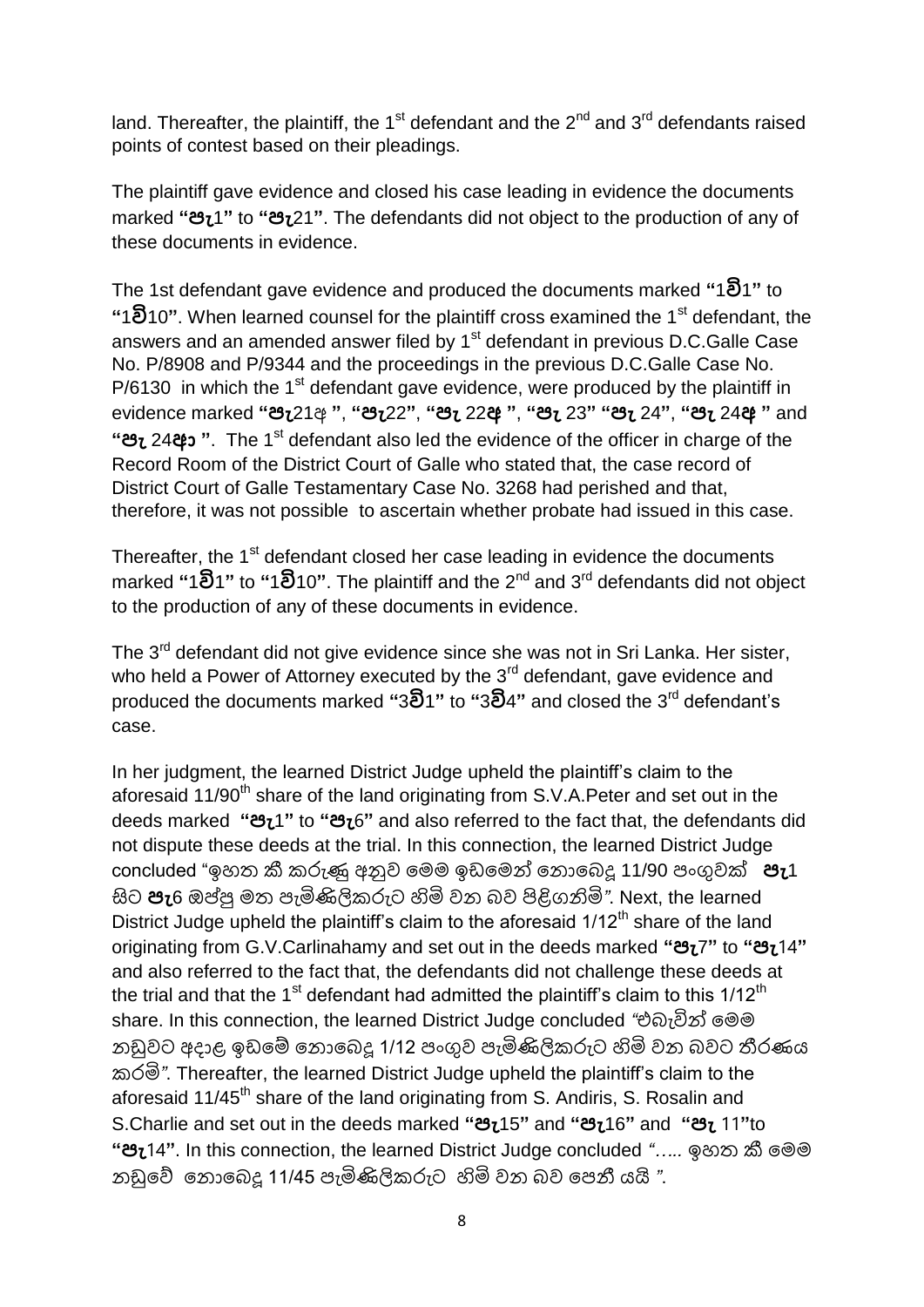However, with regard to the plaintiff's claim to the aforesaid further  $1/12<sup>th</sup>$  share and 11/45<sup>th</sup> share originating from the title of S. Ranis Appu in respect of which the plaintiff had produced the deeds marked **"පැ**17**"** to **"පැ**19**"**, the learned District Judge held that, the plaintiff has *not* proved that, S.Ranis Appu had title to the said  $1/12^{th}$  share and  $11/45^{th}$  share.

Thus, the learned District Judge has expressly held that, the plaintiff had established his entitlement to the 11/90<sup>th</sup> share originating from S.V. Peter, the 1/12<sup>th</sup> share originating from G.V.Carlinahamy and the  $11/45<sup>th</sup>$  share of the land originating from S. Andiris, S. Rosalin and S.Charlie, as averred in the plaint and upon the deeds marked **"පැ**1**"** to **"පැ**16**"**.

With regard to the 1<sup>st</sup> defendant, the learned District Judge observed that, unlike the plaintiff who had not traced his ownership back to an owner of the entire land, the title claimed by the  $1<sup>st</sup>$  defendant could be traced back to a single owner of the entire land - namely, the aforesaid Lokuge Don Adiriyan De Silva who had died leaving the Last Will produced marked by the 1st defendant marked **"**1**වි**2**"**. The learned District Judge held that, the evidence established that this Last Will had been administered in D.C.Galle Testamentary Case No. 3268 and that the Inventory marked **"**1**වි**1**"**  established that, the land which is the subject matter of this case was part of the estate of the late Lokuge Don Adiriyan De Silva which had been administered in that case. The learned District Judge did comment on the fact that, the 1<sup>st</sup> defendant failed to prove that probate had issued in D.C.Galle Testamentary Case No. 3268 and that the 1<sup>st</sup> defendant failed to lead evidence to establish the manner in which the properties which formed the estate were dealt with or distributed. However, the learned District Judge appears to have taken the view that, since the case record had perished, the Court was entitled to proceed on the assumption that, the land which is the subject matter of this case had come to the three heirs named in the Last Will in the manner set out earlier - *ie:* 1/2 share to G.V. Don Bastian De Silva Waidyaratne Jayasundera, 1/4 share to G.V. Don Charlis De Silva Waidyaratne Jayasundera and 1/4 share to Lokuge Don Hendrick De Silva.

On the aforesaid basis, the learned District Judge concluded that, the Last Will marked **"**1**වි**2**"** and Inventory marked **"**1**වි**1**"** proved that, Lokuge Don Adiriyan De Silva was the sole owner of the land and that, the land was thereafter, transferred to his heirs, G.V. Don Bastian De Silva Waidyaratne Jayasundera, G.V. Don Charlis De Silva Waidyaratne Jayasundera and Lokuge Don Hendrick De Silva, in the aforesaid shares. Thereafter, the learned District Judge held that, the deeds produced by the 1 st defendant marked **"**1**වි**3**"** to **"**1**වි**10**"** established that, the 1st defendant had become entitled to the  $29/48<sup>th</sup>$  share of the land which the 1<sup>st</sup> defendant prayed for in her Statement of Claim.

Although, as set out above, the learned District Judge had previously determined that, the plaintiff had established his entitlement to a 11/90<sup>th</sup> share, 1/12<sup>th</sup> share and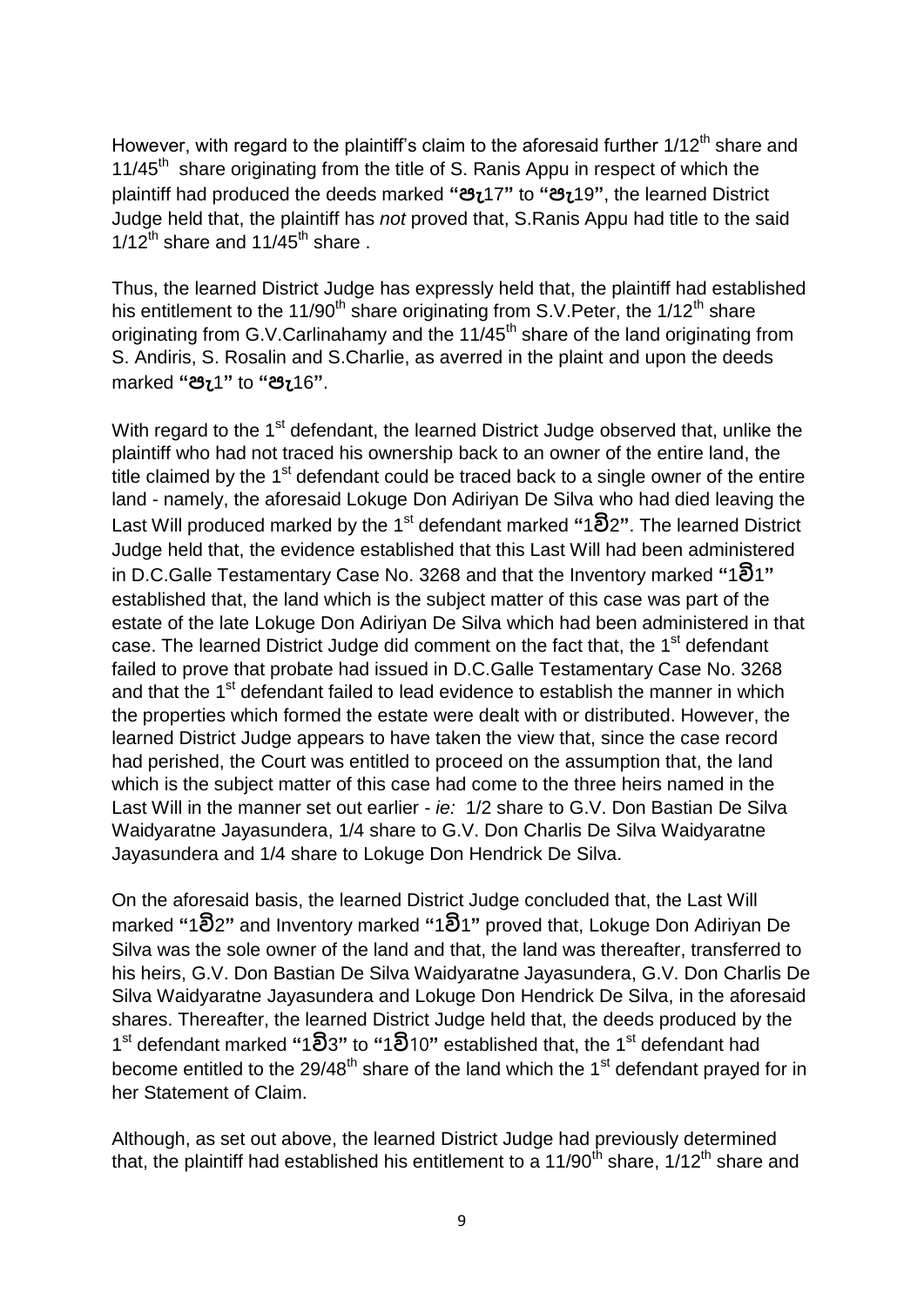a 11/45th share upon the deeds marked **"පැ**1**"** to **"පැ**16**"**, the learned District Judge finally held that, the plaintiff was entitled to only the 4/48<sup>th</sup> [*ie:*1/12<sup>th</sup> share] originating from G.V.Carlinahamy, which the 1<sup>st</sup> defendant had admitted. The learned District Judge also held that, the  $2^{nd}$  and  $3^{rd}$  defendants had failed to establish rights to any share of the land.

Thus, in her judgment, the learned District Judge entered judgment as prayed for in the 1<sup>st</sup> defendant's Statement of Claim and directed that, the land be partitioned in the following manner:

| The plaintiff<br>The 1 <sup>st</sup> defendant |        | $04/48^{th}$ share<br>$29/48^{\text{th}}$ share |  |
|------------------------------------------------|--------|-------------------------------------------------|--|
|                                                | $\sim$ |                                                 |  |
| Unallotted                                     |        | $15/48^{\text{th}}$ share                       |  |
|                                                |        | 48/48                                           |  |
|                                                |        |                                                 |  |

The plaintiff appealed to the High Court of Civil Appeal of the Southern Province holden in Galle. Only the plaintiff and the defendant were represented when the appeal was argued.

In appeal, the learned High Court Judges observed that, although the learned District Judge had first determined that, the plaintiff had established his entitlement to a 11/90<sup>th</sup> share originating from S.V. Peter,  $1/12^{th}$  share originating from G.V.Carlinahamy and a  $11/45<sup>th</sup>$  share originating from S. Andiris, S. Rosalin and S.Charlie, upon the deeds marked **"පැ**1**"** to **"පැ** 16**"**, the learned District Judge had proceeded to later hold that, the plaintiff was entitled only to the 4/48<sup>th</sup> [*ie:*1/12<sup>th</sup> share] originating from G.V.Carlinahamy, which the  $1<sup>st</sup>$  defendant had admitted.

The learned High Court Judges held that, the 1<sup>st</sup> defendant's claim in this action was based entirely on the 1st defendant's position that, the Last Will marked **"**1**වි**2**"** and the Inventory marked **"**1**වි**1**"** established that Lokuge Don Adiriyan De Silva was the sole owner of the land and that, upon his death, the land devolved upon his heirs, G.V. Don Bastian De Silva Waidyaratne Jayasundera, G.V. Don Charlis De Silva Waidyaratne Jayasundera and Lokuge Don Hendrick De Silva, in the aforesaid shares in the manner set out in the Last Will marked **"**1**වි**2**"**. The learned High Court Judges held that, however, the mere production of the Inventory marked **"**1**වි**1**"** did not prove that the land which is the subject matter of the action was the land described in the Inventory since the Inventory did not contain a description of the metes and bounds of the land. The learned High Court Judges further observed that there was a discrepancy between the name of the land as stated in the pleadings and the name of the lands listed in the Inventory since the *corpus* is identified in the present action as the land called "Kirammawaththaaddara Ketakalagahawatta also known as Kahatagahawatta" while the Inventory marked **"**1**වි**1**"** lists *one* land named "Kirammawatta addera Ketakalagahawattte" and *another* land "Ketakalagahawatta alias Kahahatagahawatta". Further, it should be mentioned here that, the Last Will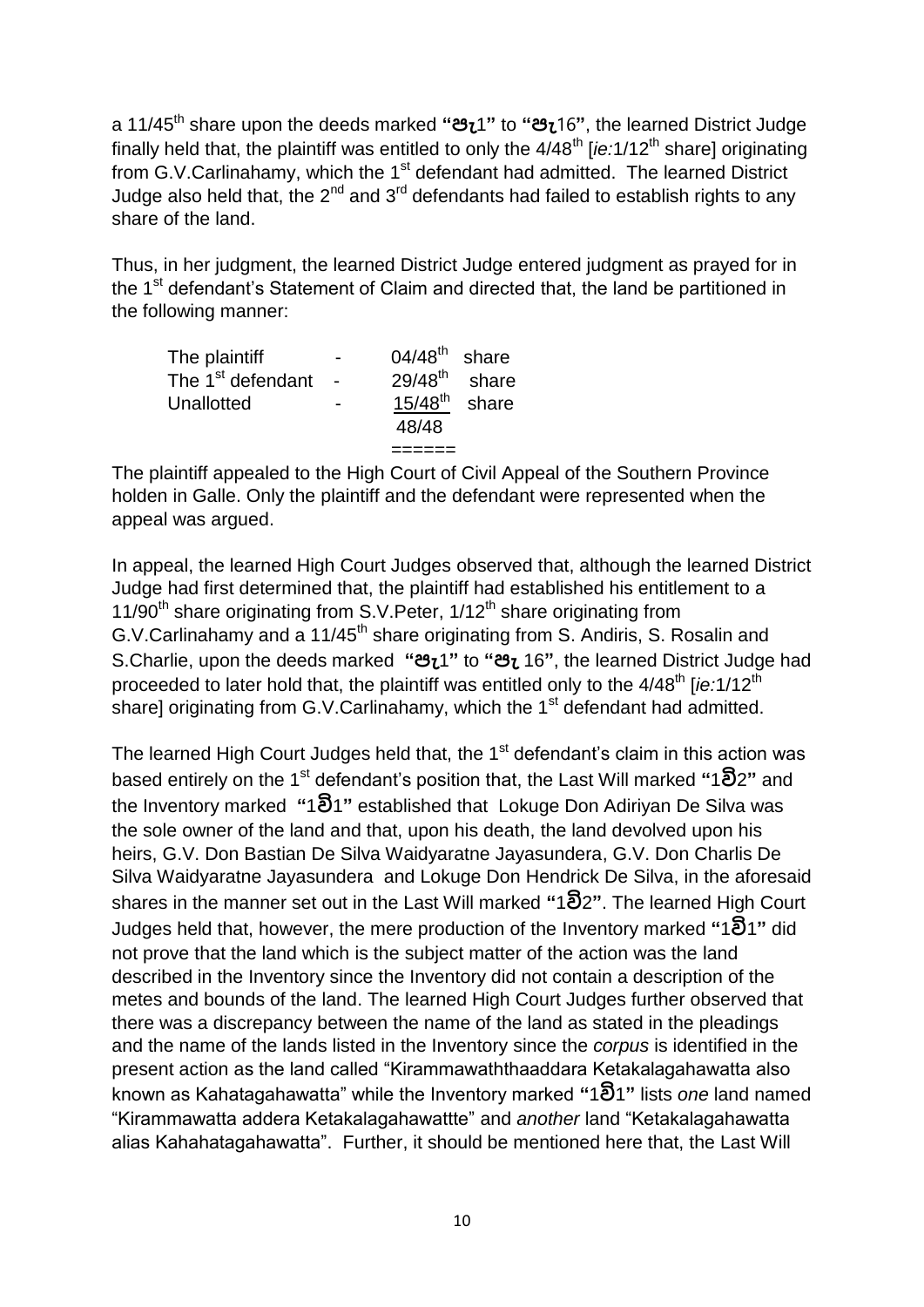marked **"**1**වි**1**"**does not mention the land which is the subject matter of this action or, for that matter, mention any immovable property by name or description.

The learned High Court Judges went on to hold that, the 1<sup>st</sup> defendant's failure to produce the probate which is said to have been issued in D.C.Galle Testamentary Case No. 3268 and the 1<sup>st</sup> defendant's failure to even lead secondary evidence to establish that a probate had been issued in the manner set out in the Last Will, led to the conclusion that the  $1<sup>st</sup>$  defendant has failed to prove that, the heirs of Lokuge Don Adiriyan De Silva – namely, G.V. Don Bastian De Silva Waidyaratne Jayasundera, G.V. Don Charlis De Silva Waidyaratne Jayasundera and Lokuge Don Hendrick De Silva – became entitled to the land in the aforesaid shares in the manner set out in the Last Will marked **"**1**වි**2. In this connection, the learned High Court Judges referred to the case of **DAVOODBHOY vs. FAROOK** [63 NLR 97] where Basnayake CJ held (at p.107) *"There being no proof that the Will No. 418 (P2) has been admitted to Probate it cannot be acted on as the Last Will of the deceased."* In this connection, it is relevant to observe that, the certified copies of the Last Will marked **"**1**වි**2**"** and Inventory marked **"**1**වි**1**"** produced by the 1st defendant have been issued by the District Court in 1991 and 1987 – *ie:* a relatively short period before this action was filed. In that background, a question arises as to why the 1<sup>st</sup> defendant did not obtain and produce a certified copy of the probate.

With regard to the deeds marked **"**1**වි**3**"** to **"**1**වි**10**"** produced by the 1st defendant in support of her claim, the learned High Court Judge observed that, although the Last Will marked **"**1**වි**2**"** is dated 04th November 1896 and Inventory marked **"**1**වි**1**"** is dated 23rd March 1899, the oldest deed produced by the 1st defendant is **"**1**වි**3**"** which is dated 17<sup>th</sup> July 1961. The learned High Court Judge further observed that. none of the deeds produced by the 1<sup>st</sup> defendant could be connected, on the face of these deeds, to the title which the  $1<sup>st</sup>$  defendant claims was originally held by Lokuge Don Adiriyan De Silva and, after his death, devolved upon his heirs - G.V. Don Bastian De Silva Waidyaratne Jayasundera, G.V. Don Charlis De Silva Waidyaratne Jayasundera and Lokuge Don Hendrick De Silva.

On the aforesaid basis, the learned High Court Judges held that, the 1<sup>st</sup> defendant had failed to prove her entitlement to the 29/48<sup>th</sup> share she claimed and that the learned District Judge had erred when she entered judgment as prayed for in the 1<sup>st</sup> defendant's Statement of Claim.

With regard to the plaintiff's claim, the High Court held that, the plaintiff had established his entitlement to the  $11/90<sup>th</sup>$  share originating from S.V. Peter,  $1/12<sup>th</sup>$ share originating from G.V.Carlinahamy and a  $11/\tilde{4}5^{\text{th}}$  share originating from S. Andiris, S. Rosalin and S.Charlie, upon the deeds marked **"පැ**1**"** to **"පැ** 16**"** and that, the 1<sup>st</sup> defendant had not succeeded in disputing or disproving that entitlement. Accordingly, the learned High Court judges held that, the learned District Judge had erred when she failed to allot to the plaintiff the said  $11/90<sup>th</sup>$  share,  $1/12<sup>th</sup>$  share and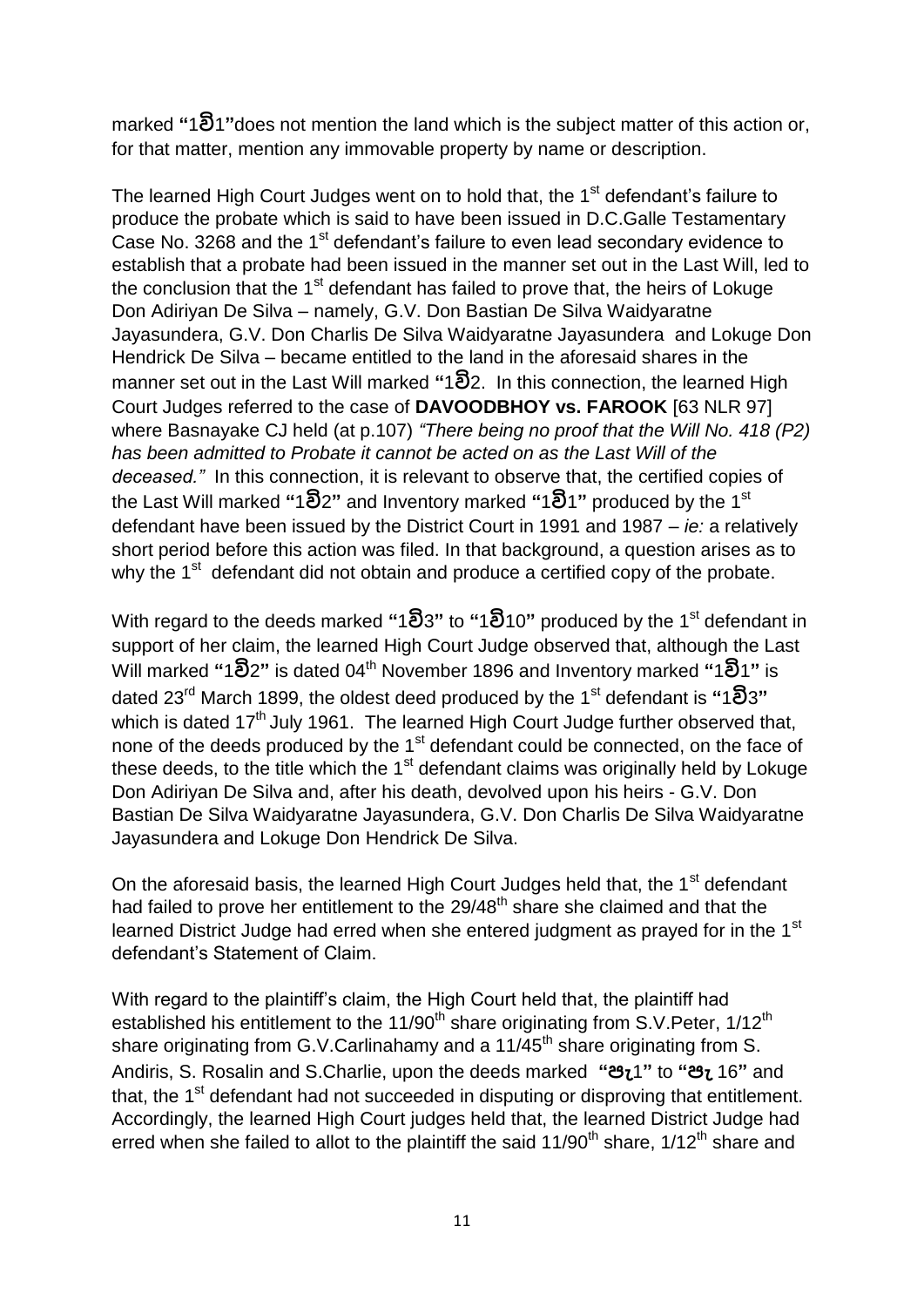$11/45<sup>th</sup>$  share in the land. It is relevant to mention here that, as stated earlier, the learned District Judge had first upheld the plaintiff's claim to these shares. With regard to the plaintiff's claim for a further  $1/12<sup>th</sup>$  share and  $11/45<sup>th</sup>$  share originating from S.Ranis Appu, the High Court held that the learned District Judge correctly determined that the plaintiff failed to prove S.Ranis Appu had title to the said  $1/12<sup>th</sup>$  share and  $11/45<sup>th</sup>$  share. Accordingly, the learned High Court Judges affirmed the learned District Judge's determination that, the said  $1/12<sup>th</sup>$  share and 11/45<sup>th</sup> share should remain unallotted.

With regard to the 1<sup>st</sup> defendant's claim, the learned High Court Judges held that, although the 1<sup>st</sup> defendant had failed to establish her title in the manner set out in her Statement of Claim, she was nevertheless entitled to the 160/720<sup>th</sup> share which was set out in the plaintiff's pedigree.

Finally, the learned High Court Judges held that, the learned District Judge correctly determined that the  $2^{nd}$  and  $3^{rd}$  defendants had failed to establish any entitlement to the land.

Accordingly, the learned High Court Judges set aside the judgment of the District Court and directed that, the land be partitioned in the following manner:

|                               |                          |                                                          | 720/720                        |
|-------------------------------|--------------------------|----------------------------------------------------------|--------------------------------|
| Unallotted                    | $\overline{\phantom{0}}$ |                                                          | - $237/720^{th}$ share         |
| The 1 <sup>st</sup> defendant |                          |                                                          | $-160/720$ <sup>th</sup> share |
| The plaintiff                 | $\sim 100$               | $560/720 - (1/12 + 11/45)$ - 324/720 <sup>th</sup> share |                                |

The 1<sup>st</sup> defendant filed an application in this Court seeking leave to appeal from the judgment of the High Court. This Court has given leave to appeal only on the following question of law:

(i) Did the learned High Court Judges err in law by not considering the documents marked in evidence by the 1<sup>st</sup> Defendant-Petitioner at the trial and basing their decision entirely on the absence of proof of the Last Will marked **"**1**වි**2**"**?

The manner in which the aforesaid question of law has been framed suggests that, the High Court Judges' determination that Last Will marked **"**1**වි**2**"** had not been proved by the 1<sup>st</sup> defendant, is not in issue in this appeal. In any event, it is appropriate to observe here that, the  $1<sup>st</sup>$  defendant based her claim in this action on her position that, Lokuge Don Adiriyan De Silva was the sole owner of the land and that, the land was thereafter, transferred to his heirs - G.V. Don Bastian De Silva Waidyaratne Jayasundera, G.V. Don Charlis De Silva Waidyaratne Jayasundera and Lokuge Don Hendrick De Silva - in the aforesaid shares in the manner set out in the Last Will marked **"**1**වි**2**"** and Inventory marked **"**1**වි**1**"**. Therefore, it was incumbent on the 1<sup>st</sup> defendant to prove that, Lokuge Don Adiriyan De Silva was, in fact, the sole owner of the land and that, the land was thereafter, transferred to his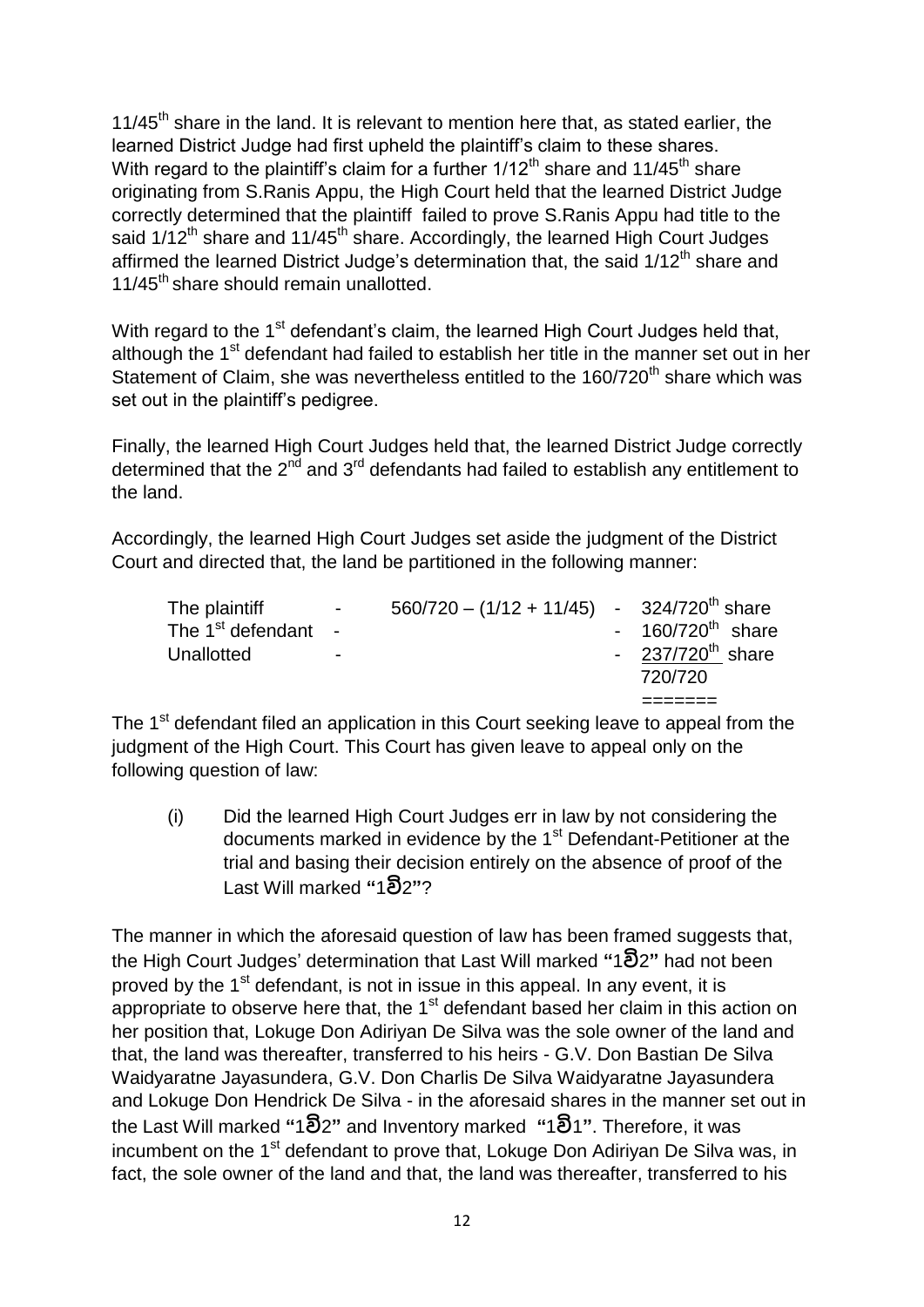aforesaid three heirs in the shares and in the manner set out in the Last Will marked **"**1**වි**2**"**. In these circumstances, the 1st defendant should have produced a copy of the probate which is said to have been issued in D.C.Galle Testamentary Case No. 3268. It should be mentioned here that, a copy of this probate is said to have been produced in evidence in D.C.Galle Case No. 6130/P to which the 1<sup>st</sup> defendant was a party, as evidenced by the proceedings of that case which were marked **"පැ**24**"**. However, the fact that, the probate was produced in the earlier case no. 6130/P did not absolve the 1<sup>st</sup> defendant from the obligation to produce the probate in the present case. It should also be mentioned here that, the proceedings marked **"පැ**24**"** show that, the plaintiff in the earlier case no. 6130/P produced a Deed No. 3123 dated 23rd November 1988 by which Lokuge Don Adiriyan De Silva obtained title to the land named "Thalakoratuwa" which was the subject matter of that case. However, the 1<sup>st</sup> defendant failed to produce such a deed in the present case to prove that Lokuge Don Adiriyan de Silva had sole title to the land which is the subject matter of the action.

Further, in light of the discrepancy between the name of the land which is the subject matter of this case and the names of two separate lands in the Inventory marked **"**1**වි**2**"**, the absence of proof that Lokuge Don Adiriyan De Silva had title to the land which is the subject matter of this case and the absence of the probate, it is not possible to assume that, land which is the subject matter of this case devolved to G.V. Don Bastian De Silva Waidyaratne Jayasundera and G.V. Don Charlis De Silva Waidyaratne Jayasundera in the manner set out in the Last Will marked **"**1**වි**2**"** of Don Adiriyan De Silva *unless* there is other evidence to show that it was so.

In the light of these possibilities, if the  $1<sup>st</sup>$  defendant wished to succeed in her claim, she was obliged to lead other evidence to establish that, Lokuge Don Adiriyan De Silva was the owner of the land and that, the land was thereafter, transferred to his heirs, G.V. Don Bastian De Silva Waidyaratne Jayasundera, G.V. Don Charlis De Silva Waidyaratne Jayasundera and Lokuge Don Hendrick De Silva, in the aforesaid shares in the manner set out in the Last Will marked **"**1**වි**2**"**. If the 1st defendant could not produce the probate, she could have produced the Executors Conveyance (or a certified copy of it), which, in the usual course of events, is likely to have been executed in favour of G.V. Don Bastian De Silva Waidyaratne Jayasundera, G.V. Don Charlis De Silva Waidyaratne Jayasundera and Lokuge Don Hendrick De Silva if the land had come to them in the manner set out in the Last Will marked **"**1**වි**2**"**. The 1<sup>st</sup> defendant could have produced the records at the Land Registry which could have established that, Lokuge Don Adiriyan De Silva was the owner of the land and that, the land was thereafter, transferred to his heirs, G.V. Don Bastian De Silva Waidyaratne Jayasundera, G.V. Don Charlis De Silva Waidyaratne Jayasundera and Lokuge Don Hendrick De Silva. The 1<sup>st</sup> defendant has done none of that.

In these circumstances, it is evident that, the learned High Court Judges correctly held that, that the 1<sup>st</sup> defendant had failed to prove that Lokuge Don Adiriyan De Silva was the owner of the land and that the land was thereafter, transferred to his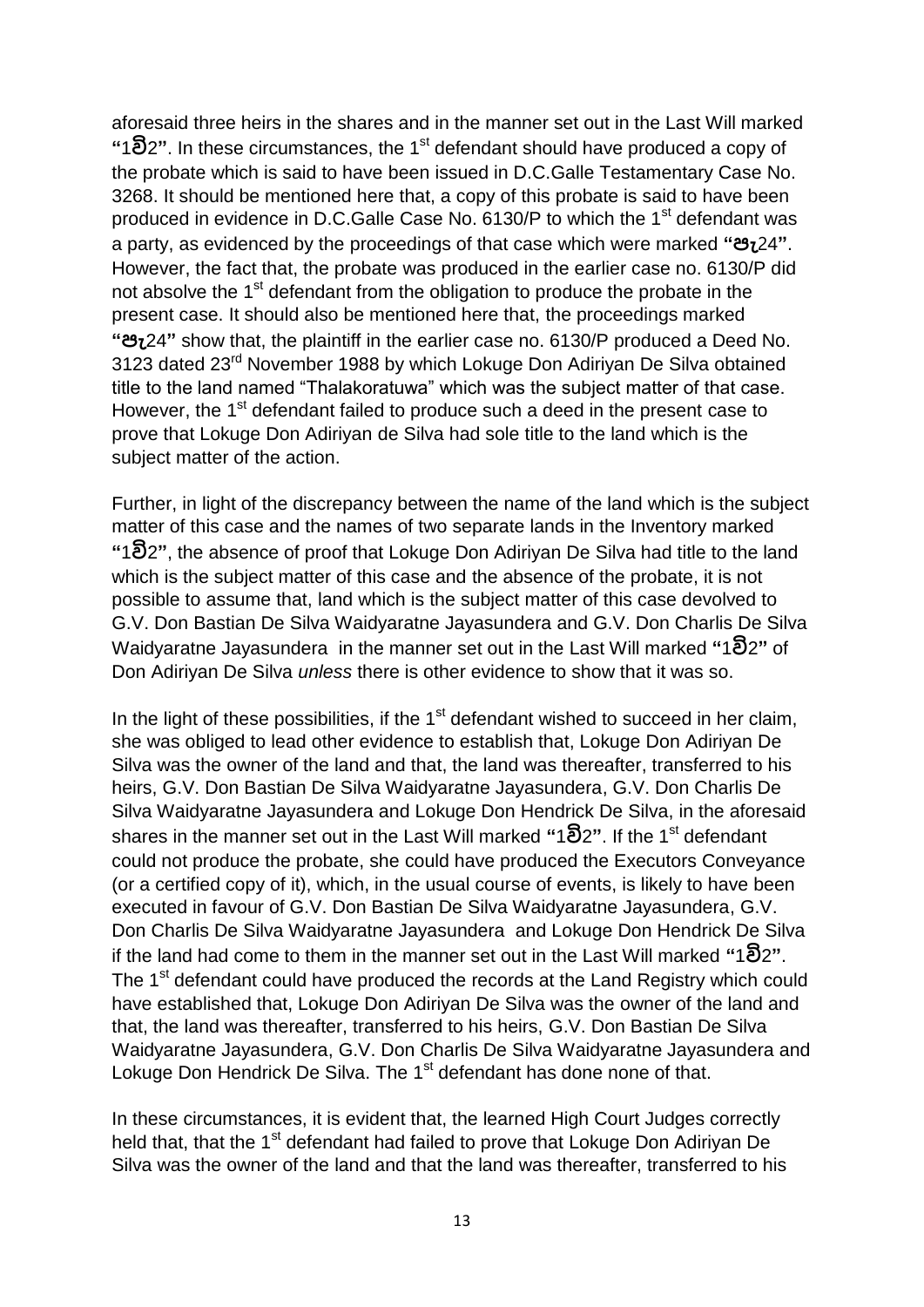heirs, G.V. Don Bastian De Silva Waidyaratne Jayasundera, G.V. Don Charlis De Silva Waidyaratne Jayasundera and Lokuge Don Hendrick De Silva, in the aforesaid shares in the manner set out in the Last Will marked **"**1**වි**2**"**.

What remains to be considered in terms of the aforesaid question of law is whether the deeds produced by the 1st defendant marked **"**1**වි**3**"** to **"**1**වි**10**"**, prove her claim to be entitled to a  $29/48^{\text{th}}$  share of the land.

At this point, it is significant to note that, the evidence established that the plaintiff has been in possession of the major part of the land for a long period of time without any dispute from any of the defendants. It was also established in evidence that the 1<sup>st</sup> defendant did not have possession of the land. In this connection, the learned District Judge held that the Surveyor's Report established that the plaintiff was in possession and that, the  $1<sup>st</sup>$  and  $3<sup>rd</sup>$  defendants had admitted the plaintiff had been in possession of the land.

The learned District Judge also held that, the 1<sup>st</sup> defendant had not been in possession of the land. Thus, it appears from the evidence led at this trial that, the 1<sup>st</sup> defendant has not made any claims to the land until this action was instituted, despite the plaintiff being in possession for many years.

To get back to considering whether the 1<sup>st</sup> defendant had proved her claim to a 29/48th share of the land, it is seen that, the 1st defendant claims a **1/12th share** upon the deeds marked **"**1**වි**3**"** and **"**1**වි**4**"**. **"**1**වි**3**"** is deed no. 487 dated 17th July 1961 by which Walgama Wellalage Asilin Nona, Walgama Wellalage Ariyaratne, Walgama Wellalage Karunadasa and Walagama Wellalage Piyaseeli have transferred a 1/12<sup>th</sup> share in the land to S.Karonchihamy. **"**1**වි**4**"** is deed no. 129 dated 02nd June 1971 by which S.Karonchihamy transferred that  $1/12^{th}$  share [together with two  $1/16^{th}$ ] shares] to the 1<sup>st</sup> defendant. Although the 1<sup>st</sup> defendant has stated that, the four transferors named in the deed no. 487 marked **"**1**වි**3**"** were the heirs of Francinahamy and that she was one of the children and heirs of the aforesaid G.V. Don Bastian De Silva Waidyaratne Jayasundera who held a 1/2 share of the land following the death of Lokuge Don Adiriyan De Silva, the deed marked **"**1**වි**3**"** does not refer to any of those facts claimed by the  $1<sup>st</sup>$  defendant. The  $1<sup>st</sup>$  defendant has failed to produce any other evidence to support her claims. It is also to be noted that, although in paragraph [8] of her Statement of Claim, the  $1<sup>st</sup>$  defendant has stated that, Francinahamy also had a daughter named Pemawathie, that daughter is not named as a transferor in the deed marked **"**1**වි**3**"**. It is also to be noted that, the deed marked **"**1**වි**3**"** has been executed over sixty years after the death of Lokuge Don Adiriyan De Silva and there is no evidence with regard to when G.V. Don Bastian De Silva Waidyaratne Jayasundera died and the manner in which his estate was administered. On the other hand, the plaintiff has produced deeds which establish the aforesaid three chains of title claimed by him which stretch back to the 1920s and 1940s and the plaintiff has been in possession of the land for many years. In these circumstances and in the absence of evidence that the aforesaid transferors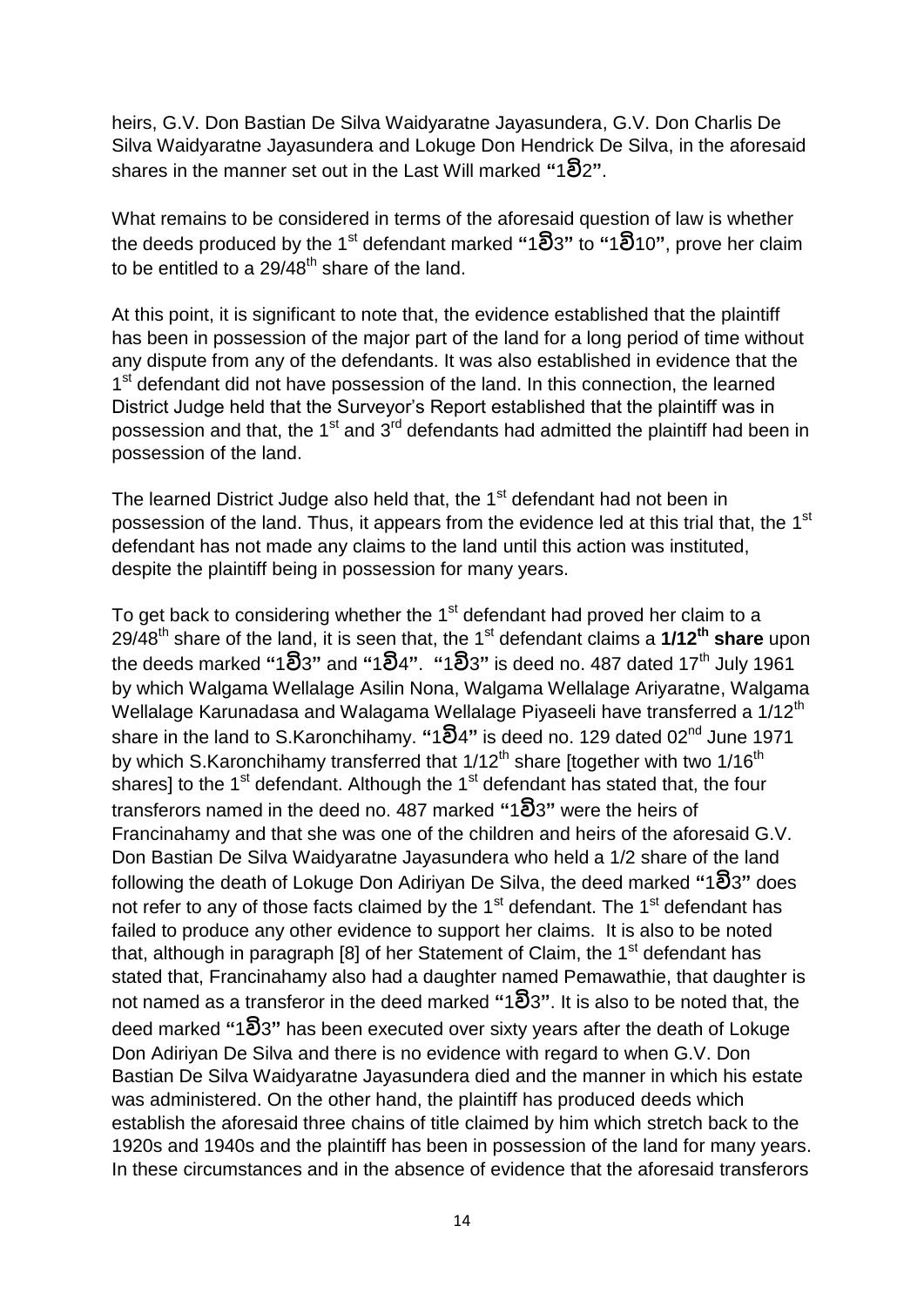who are said to be grandchildren of G.V. Don Bastian De Silva Waidyaratne Jayasundera obtained and continued to have title to the land in 1961, the mere production of the deed marked **"**1**වි**3**"** cannot lead to an assumption that the transferors named in that deed had title to the land in 1961 when this deed was executed. Accordingly, it cannot be said that, the deeds marked **"**1**වි**3**"** and **"**1**වි**4**"**  prove that the 1<sup>st</sup> defendant is entitled to a  $1/12<sup>th</sup>$  share of the land.

Next, the 1<sup>st</sup> defendant claims a **87/864 share** upon the deed no. 10193 dated 30<sup>th</sup> June 1969 marked **"**1**වි**5**"** by which Mabel Alwis Wijesiri Gunawardena, Oliver Alwis Wijesiri Gunawardena and Adilin Waidyaratne transferred a 87/864<sup>th</sup> share in the land to the  $1<sup>st</sup>$  defendant. Although the  $1<sup>st</sup>$  defendant has stated that, the first and second transferors named in the deed marked **"**1**වි**5**"** were the two children and heirs of Punchi Nona who was one of the heirs of the aforesaid G.V. Don Charlis De Silva Waidyaratne Jayasundera who is said to have held a1/4 share of the land following the death of Lokuge Don Adiriyan De Silva and the third transferor named in the deed marked **"**1**වි**5**"** was the only child and heir of Peter who was also one of the heirs of the aforesaid G.V. Don Bastian De Silva Waidyaratne Jayasundera, the deed marked **"**1**වි**5**"** makes no statements to that effect other than mentioning that the land had come to the first and second transferors by maternal inheritance and to the third transferor by paternal inheritance. The 1<sup>st</sup> defendant has failed to produce any other evidence. Further, the birth certificate marked **"**1**වි**6**"** states that, Oliver Alwis Wijesiri Gunawardena was the son of one Lucy Waidyaratne Jayasundera and not Punchi Nona De Silva Waidyaratne Jayasundera as claimed by the 1<sup>st</sup> defendant. The other facts mentioned in the preceding paragraph with regard to the absence of evidence as to when G.V. Don Bastian De Silva Waidyaratne Jayasundera died and the manner in which his estate was administered and with regard to the plaintiff's chain of title and the plaintiff being in possession of the land, are equally relevant *mutatis mutandis* in this case too. In these circumstances and in the absence of evidence that the aforesaid transferors who are said to be grandchildren of G.V. Don Charlis De Silva Waidyaratne Jayasundera and G.V. Don Bastian De Silva Waidyaratne Jayasundera obtained and continued to have title to the land in 1969, the mere production of the deed marked **"**1**වි**5**"** cannot lead to an assumption that the transferors named in that deed had title to the land in 1969 when this deed was executed. Accordingly, it cannot be said that, the deed marked **"**1**වි**5**"**  proves that the 1<sup>st</sup> defendant is entitled to a 87/864<sup>th</sup> share of the land.

Thereafter, the 1st defendant claims a **1/16th share** upon the deeds marked **"**1**වි**7**"**  and **"**1**වි**4**"**. **"**1**වි**7**"** is deed no. 330 dated 21st April 1962 marked **"**1**වි**7**"** by which Wilfred Wijeratne, Grace Senaratne *nee* Wijeratne, Jeslin Alwis *nee* Wijeratne and Neville Wijeratne transferred a 1/16th share in the land to S.Karonchihamy. **"**1**වි**4**"** is the aforesaid deed no. 129 by which S. Karonchihamy transferred that  $1/16<sup>th</sup>$  share to the 1<sup>st</sup> defendant [along with the aforesaid  $1/12<sup>th</sup>$  share and another  $1/16<sup>th</sup>$  share]. Although the 1<sup>st</sup> defendant has stated that, the four transferors named in the deed marked **"**1**වි**7**"** were children and heirs of Jane Nona who was one of the heirs of the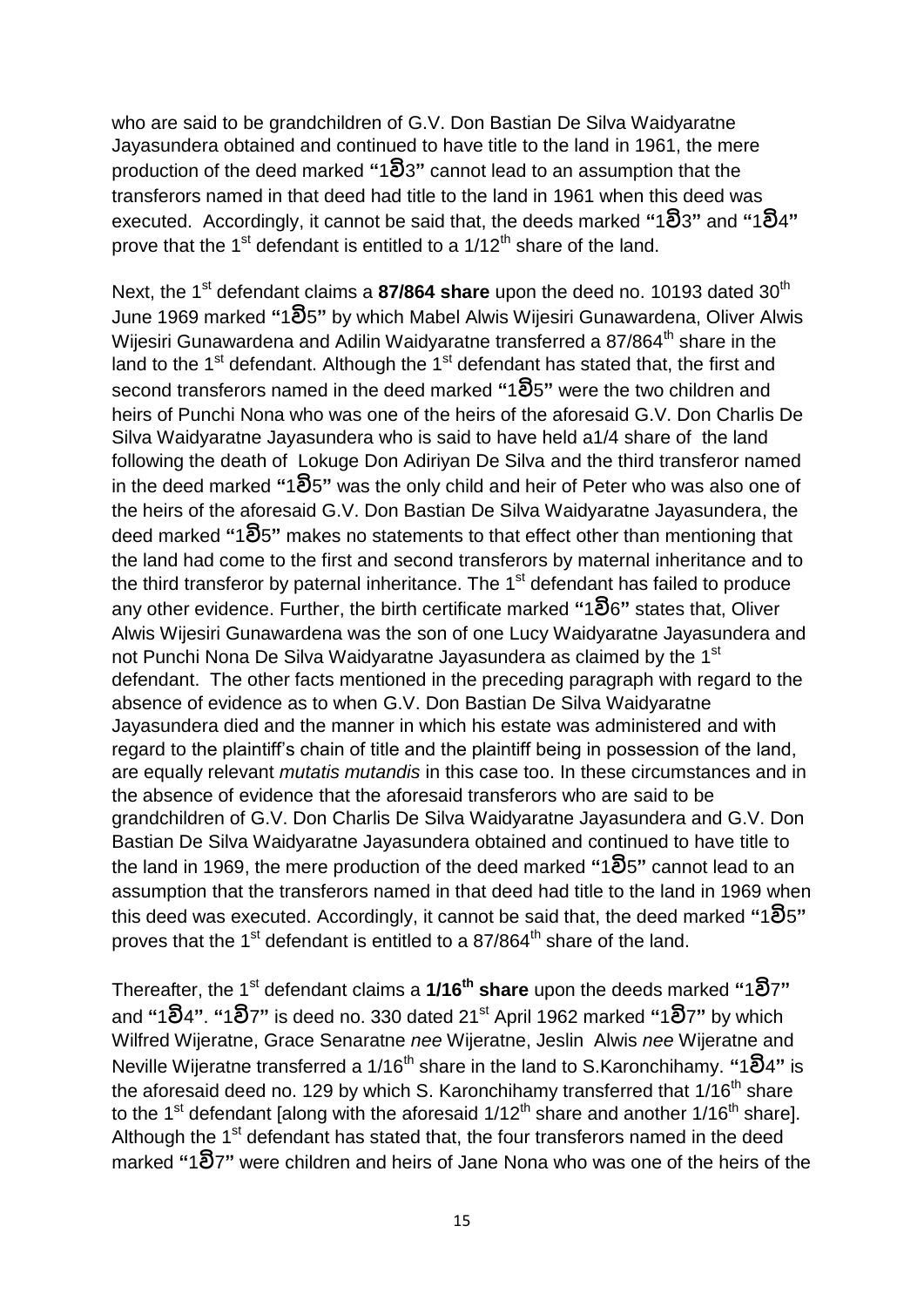aforesaid G.V. Don Charlis De Silva Waidyaratne Jayasundera who is said to have held a1/4 share of the land following the death of Lokuge Don Adiriyan De Silva, the deed marked **"**1**වි**7**"** makes no statement to that effect other than mentioning that the several properties which are the subject matter of the deed are held by the vendors by paternal and maternal inheritance. The 1<sup>st</sup> defendant has failed to produce any other evidence. It is also to be noted that, although in paragraph [14] of her Statement of Claim, the 1<sup>st</sup> defendant has stated that, Jane Nona also had two other children named George and Lilian, they are not named as transferors in the deed marked **"**1**වි**7**"**. The other facts mentioned in the preceding paragraphs are relevant in this case too. In these circumstances and in the absence of evidence that the aforesaid transferors who are said to be grandchildren of G.V. Don Charlis De Silva Waidyaratne Jayasundera continued to have title to the land in 1962, the mere production of the deed marked **"**1**වි**7**"** cannot lead to an assumption that the transferors named in that deed had title to the land in 1962 when this deed was executed. Accordingly, it cannot be said that, the deed marked **"**1**වි**7**"** proves that the 1<sup>st</sup> defendant is entitled to a 1/16<sup>th</sup> share of the land.

Next, the 1st defendant claims another **1/16th share** upon the deeds marked **"**1**වි**8**"**  and **"**1**වි**4**"**. **"**1**වි**8**"** is deed no. 2210 dated 07th September 1965 by which Bertram Carl De Silva Waidyaratne transferred a 1/16<sup>th</sup> share in the land to S.Karonchihamy. **"**1**වි**4**"** is the aforesaid deed no. 129 by which S. Karonchihamy transferred that 1/16<sup>th</sup> share to the 1<sup>st</sup> defendant [along with the aforesaid  $1/12^{th}$  share and  $1/16^{th}$ share]. Although the 1<sup>st</sup> defendant has stated that, the transferor named in the deed marked **"**1**වි**8**"** was one of the children and heirs of the aforesaid G.V. Don Charlis De Silva Waidyaratne Jayasundera who is said to have held a 1/4 share of the land following the death of Lokuge Don Adiriyan De Silva, the deed marked **"**1**වි**7**"** makes no statement to that effect other than a mention that the land had come to the transferor by paternal inheritance. The  $1<sup>st</sup>$  defendant has failed to produce any other evidence. Here too, the other facts mentioned in the preceding paragraphs are relevant. In these circumstances, the mere production of the deed marked **"**1**වි**8**"** cannot lead to an assumption that the transferor named in that deed had title to the land in 1965 when this deed was executed. Accordingly, it cannot be said that, the deed marked **"**1**වි**8**"** proves that the 1 st defendant is entitled to a 1/16th share of the land.

Finally, the 1<sup>st</sup> defendant claims a 1/14<sup>th</sup> share upon the deed no. 3137 dated 07<sup>th</sup> July 1991 marked **"**1**වි**10**"** by which Lokuge Darlin Waidyaratne transferred a 1/4th share in the land to the  $1<sup>st</sup>$  defendant during the pendency of this action. Although the 1st defendant has stated that, the transferor named in the deed marked **"**1**වි**10**"**  was the only child and sole heir of the aforesaid Lokuge Don Hendrick De Silva, the deed marked **"**1**වි**10**"** makes no statement to that effect other than stating that the several properties which are the subject matter of that deed had come to the transferor by paternal inheritance. The  $1<sup>st</sup>$  defendant did not lead the evidence of the transferor – namely, Lokuge Darlin Waidyaratne. Thereafter, when the  $1<sup>st</sup>$  defendant